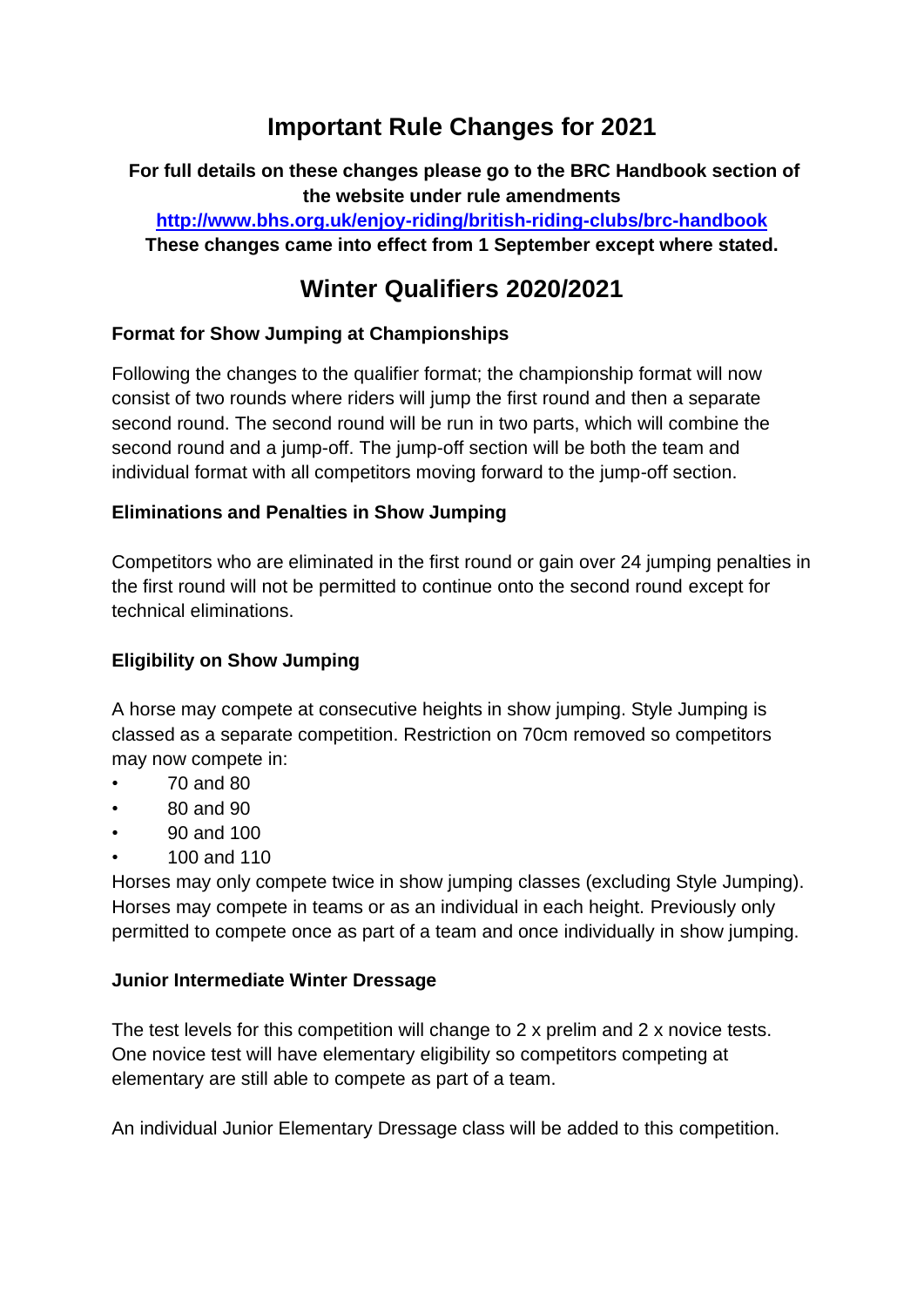## **Membership**

Members must be on the BRC database the Friday before the competition. This was previously at close of pre-entries. Horse and rider eligibility will revert back to close of pre-entry.

#### **Competitor Numbers**

With immediate effect bib numbers will be permitted in all BRC competitions. This will allow competitors to print their own numbers if they do not have bridle numbers for dressage and in SJ competitions to save organisers having to provide them.

A template will be added to the BHS Cloud and has been added to the downloads page of the BRC website. This change is with immediate effect and will continue until further notice.

#### **Numbers to qualify**

Numbers to qualify will be based off pre-entries rather than number of starters – with immediate effect. For pick a test medium/advanced medium the highest placed individual from each test will be invited to the championships, however, the class at qualifiers will still be run as one class.

#### **Microchips**

Microchips will be compulsory by law from 1 October in England. For Scotland this will become law on 28 March 2021 and for Wales, on the 12 February 2021, however please note that if you are attending a BRC competition in England, you will be required to have your horse microchipped as per the England legislation regardless of where the horse resides.

## **Rule Changes for 2021**

**These changes will be available in the 2021 Handbook <http://www.bhs.org.uk/enjoy-riding/british-riding-clubs/brc-handbook>**. **These are effective from 1 January 2021.**

#### **Committee Members**

Individuals who sit on club committees must be a current member of BRC (either club or individual membership). Effective from 1 January 2021.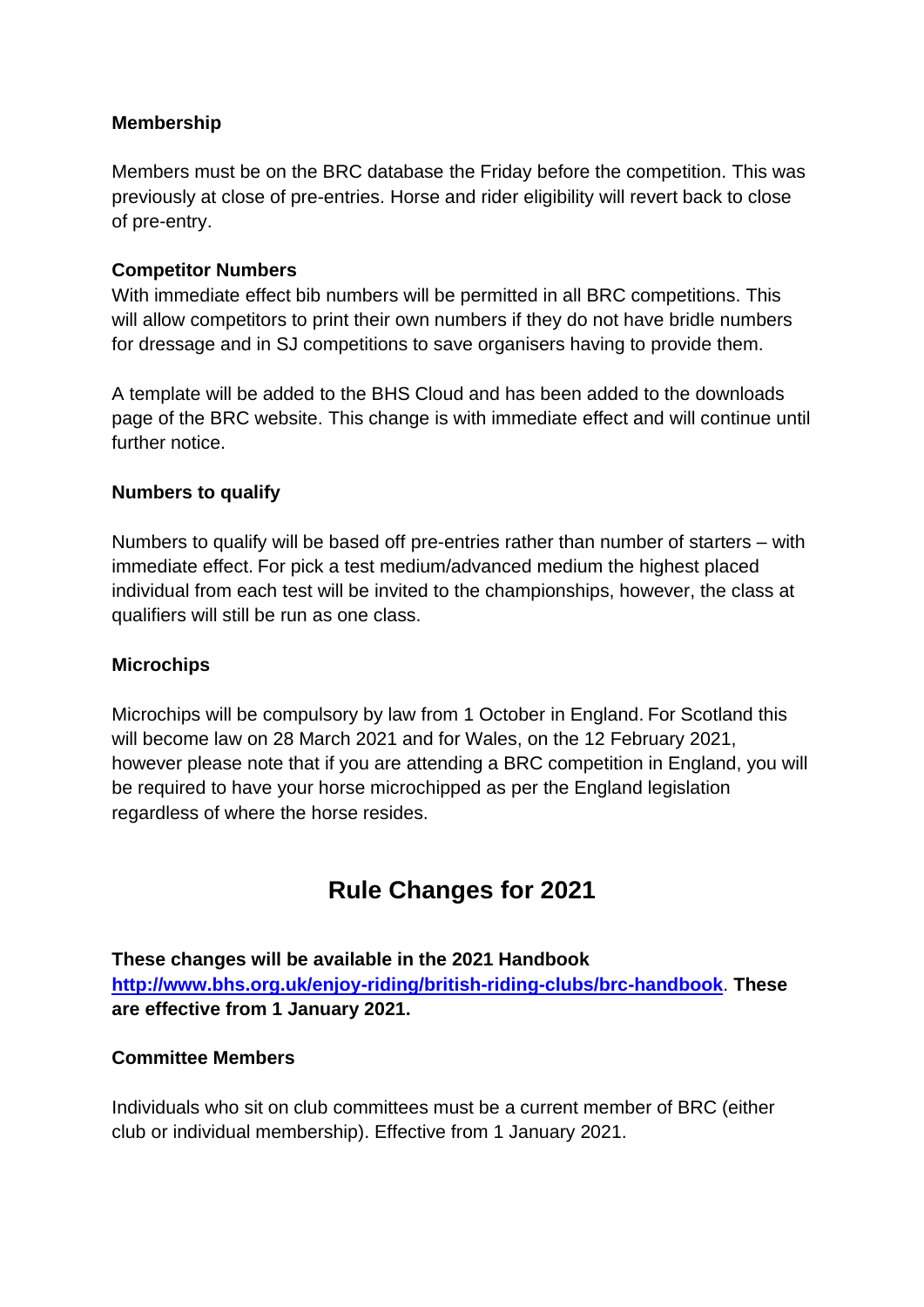## **Dressage to Music**

Music submissions are to be sent digitally before the event for championships so that music can be tested to ensure minimal disruptions at the event. Qualifiers will be at the organisers discretion.

#### **Jewellery and Hair**

It is advised that hair should be neatly secured and should not hang lower than the shoulder line when standing normally. Any item of jewellery or alternative medical treatment wrist bands should be covered up by clothing or gloves, if they cannot be removed, will be worn at the riders' own risk.

## **New Competition**

BRC have been working on alternatives for the challenge competition, from the feedback from members. The challenge competition will not return in 2021 in its current form due to reasons stated in our previous release. Members wanted a cross-country type event and we are pleased to announce a new arena challenge competition. This re-formatted competition will be financially viable for BRC and will also address issues that areas were having in running qualifiers.

The Arena Challenge will be a direct entry competition at Washbrook Farm, Aston Le Walls, alongside the Combined Training Championships 2021. The Arena Challenge will run under challenge rules, but instead of a full cross-country course it will all be within a large grass arena with show jumping and cross-country fences. It will be a test of skill in judging pace, with no optimum time window, so unless a competitor is on the optimum time for the cross-country section, they will gain penalties. It will be at 80cm and 90cm for the direct entry competition.

We are hopeful that if this event is successful in 2021 as a direct entry competition, we will be able to run qualifiers for a championship in 2022.

The full rules for this competition will be found in the BRC 2021 Handbook when it is released at the end of the year.

## **BE Leagues**

We have listened to feedback from our competitors. The BE League in 2021 will change to be open to all levels starting at 80cm up to Intermediate to allow those who are members of both entities an extra opportunity to compete.

The BE Leagues will therefore run at the following heights:

• BE 80